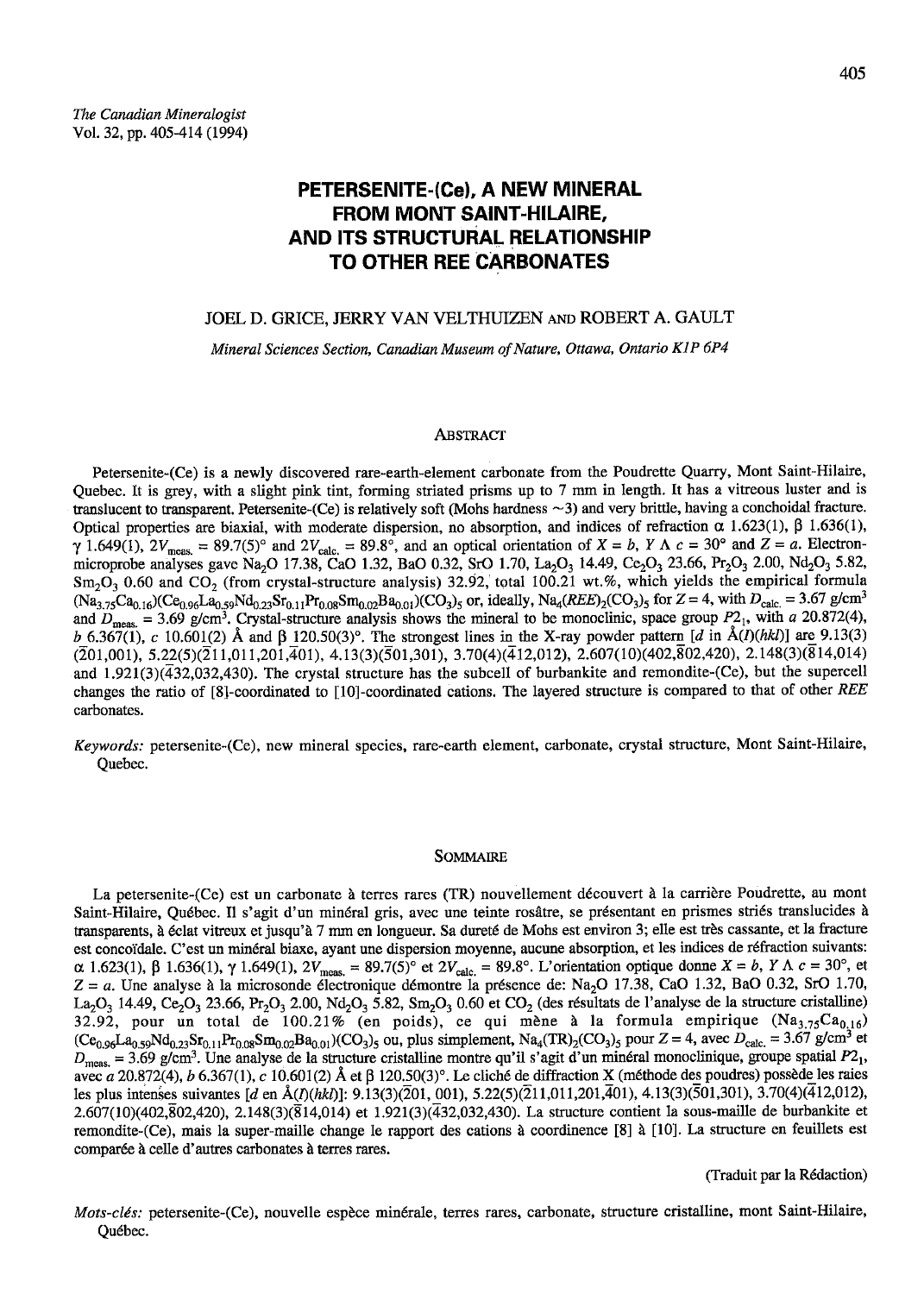#### **INTRODUCTION**

At Mont Saint-Hilaire, Quebec, 34 carbonate mineral species have been identified, as well as several unknowns (Horvath & Gault 1990). Of the identified carbonates, eleven contain essential amounts of rareearth elements (REE). At the Canadian Museum of Nature, we have been routinely studying this interesting crystal-chemical class.

The new mineral described here, petersenite-(Ce), becomes the fourth member of the burbankite group, which also includes remondite-(Ce) and khanneshite. Petersenite-(Ce), found originally in the Poudrette quarry, Mont Saint-Hilaire, Rouville County, Quebec, is named in honor of Dr. Ole V. Petersen, Geologisk Museum, Copenhagen, Denmark, in recognition of his significant contributions to the understanding of the mineralogy and genesis of alkaline rocks. The new mineral and the name were approved by the Commission on New Minerals and Mineral Names, MA. Cotype material is housed in the collection of the Canadian Museum of Nature under catalos no. 81511.

#### **OCCURRENCE**

Mont Saint-Hilaire is one of the ten Monteregian Hills rising above the Saint Lawrence Lowlands. This almost linear arrangement of monadnocks stretches for almost 150 km eastward from Oka to Megantic. The Hills are alkaline intrusive complexes. Horvath & Gault (1990) briefly described the geology, gave detailed descriptions of the minerals, and have compiled a very complete list of references for the Mont Saint-Hilaire locality.

In the spring of 1991, J.V.V. collected samples that later became the cotype specimens for petersenite- (Ce), in the Poudrette quarry, from a late-stage pegmatitic phase of the nepheline-sodalite syenite, near the contact with the hornfels unit. Petersenite- (Ce) is associated with the following minerals: a member of the astrophyllite group, aegirine, albite, analcime, biotite, calcite, catapleiite, a member of the chlorite group, epididymite, eudialyte, fluorite, galena, microcline, polylithionite, rhodochrosite, serandite and sphalerite. At present, we must consider petersenite- (Ce) a rare mineral since only ten specimens are known, each with only a few milligrams of the new mineral.

Subsequent to the initial discovery of the cotype samples, petersenite-(Ce) has been identified from two other associations at Mont Saint-Hilaie. It also occurs as yellow, transparent, acicular crystals attaining several millimeters in length, embedded in trona, from a sodalite-rich inclusion in nepheline syenite, and as mauve, acicular crystals up to 1 mm in length in a pegmatite phase in nepheline syenite associated with microcline, albite, aegirine and shomyokite-Q).



FIG. 1. Petersenite-(Ce) crystal with a dark coating, 7 mm in length, on albite.

#### PHYSICAL AND OPTICAL PROPERTIES

Petersenite-(Ce) forms striated prisms, owing to parallel growth, up to 7 mm in length (Fig. 1). The type material is grey with a slight pinkish tint and a vitreous luster. It has a white streak and is translucent to transparent in thin splinters. It shows no fluorescence with either long-wave or short-wave ultraviolet light. Petersenite-(Ce) is relatively soft (Mohs hardness about 3), very brittle, with no apparent cleavage, and a conchoidal fracture. The density, measured by suspension in Clerici solution, is  $3.69 \pm 0.03$  g/cm<sup>3</sup>, which agrees well with the calculated density of 3.67  $g/cm<sup>3</sup>$ .

Petersenite-(Ce) is biaxial, with indices of refraction  $\alpha$  1.623(1),  $\beta$  1.636(1) and  $\gamma$  1.649(1) (for  $\lambda = 590$ mm);  $2V_{\text{meas}} = 89.7(5)$ ° (extinction curves),  $2V_{\text{obs}} =$  $90 \pm 5^{\circ}$  (optic axis), and  $2V_{\text{calc.}} = 89.8^{\circ}$ ; moderate dispersion; no pleochroism. As the  $2V$  is close to  $90^{\circ}$ , neither the sign nor the dispersion formula could be determined. These optical properties are significantly different from those of remondite-(Ce), which is biaxial positive, with indices of refraction  $\alpha =$ 1.632(2),  $\beta = 1.633(2)$ ,  $\gamma = 1.638(2)$  and 2V<sub>meas.</sub>  $= 40(6)$ °. The optical orientation of petersenite-(Ce) is  $X = b$ ,  $Y \wedge c = 30^{\circ}$ , and  $Z = a$ .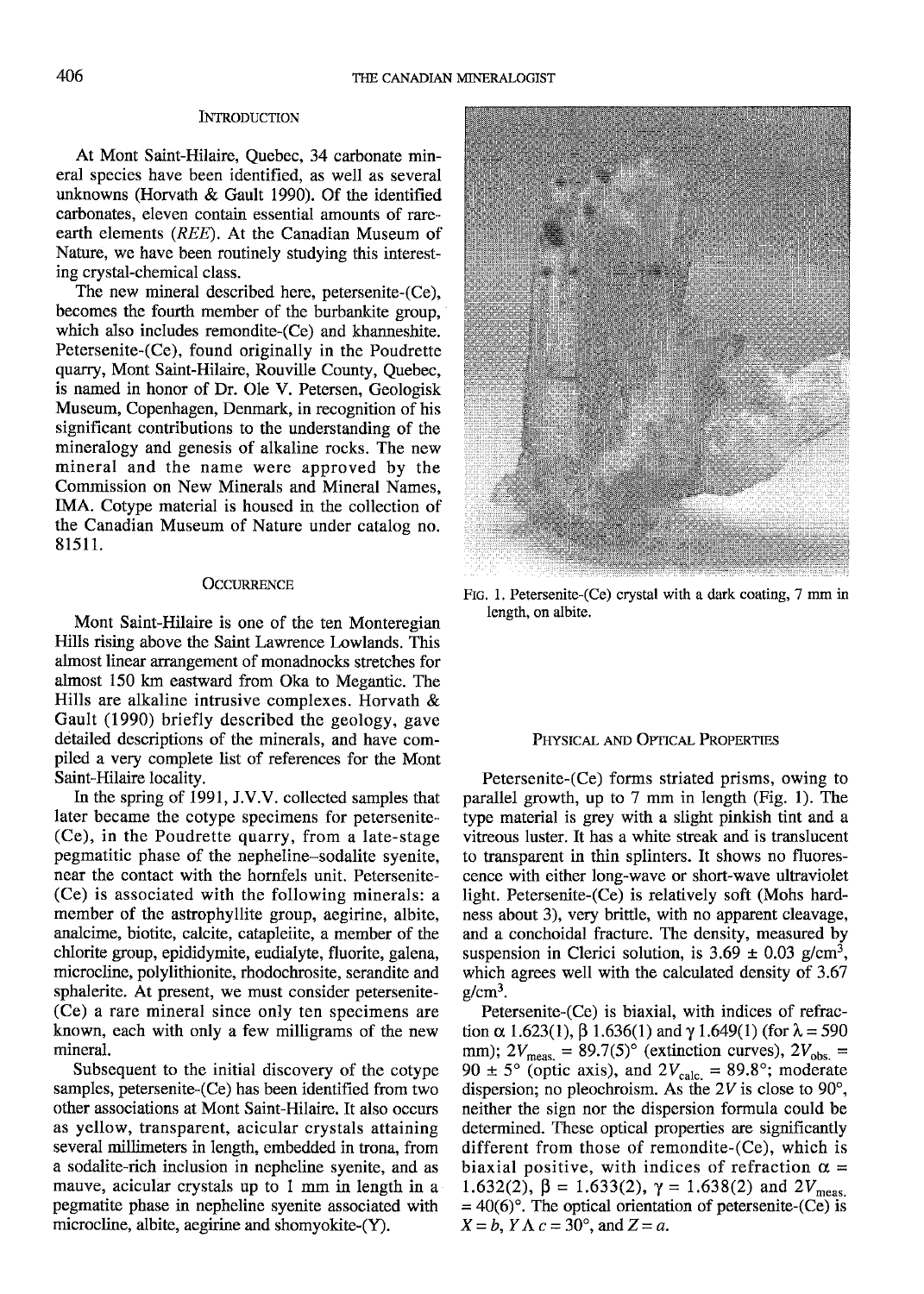#### CHEMICAL COMPOSITION

Chemical analysis was performed on a JEOL 733 Superprobe using Tracor-Northern 5600 automation. The wavelength-dispersion scan (WDS) mode was used; data reduction was done with the Tracor-Northern Task series of programs using a conventional ZAF correction routine. The operating voltage was 15 kV, and the beam current was  $0.020 \mu A$ .

To prevent burn-up of the sample, the electron beam was defocused to 50  $\mu$ m, and two different spots on the sample were used for each analysis after the area was checked for chemical homogeneity using the back-scattered electron detector. Each sample was analyzed for sodium first. Data for sodium were collected for 10 s to minimize burn-up. For all other elements in the samples, data were collected for 25 s or 0.50% precision, whichever was attained first. Data for standards were collected for 50 s or  $0.25\%$  precision, whichever was attained first.

Three analyses were performed on three grains. These analyses gave totals ranging from 99.87 to 100.63 wt. % (Table 1). A 100-s energy-dispersion spectrometer scan indicated no other elements with Z greater than 9 other than those reported here to be present. In addition, using WDS, the elements Y, Eu, Gd, Tb, Dy, Ho, Er, Tm, Yb, Lu and Th were sought but not detected. Concentrations of the REE were

|  |  | TABLE 1. PETERSENITE-(Ce): CHEMICAL COMPOSITION |  |  |  |
|--|--|-------------------------------------------------|--|--|--|
|--|--|-------------------------------------------------|--|--|--|

|                                                                                                                                                                           | ı                                                                                   | 2                                                                                | 3                                                                         |
|---------------------------------------------------------------------------------------------------------------------------------------------------------------------------|-------------------------------------------------------------------------------------|----------------------------------------------------------------------------------|---------------------------------------------------------------------------|
| Na <sub>2</sub> 0<br>CaD<br>Ba0<br>Sr0<br>$\begin{array}{l} \mathsf{La}_2\mathsf{O}_3 \\ \mathsf{Ce}_2\mathsf{O}_3 \end{array}$<br>$Pr20$ ,<br>Nd, 0.<br>$Sm_2O_3$<br>coz | 17.38<br>1.32<br>0.32<br>1.70<br>14.49<br>23.66<br>2.00<br>5.82<br>0.60<br>$32.92*$ | 16.81<br>1.31<br>0.22<br>1.66<br>14.96<br>24.40<br>2.16<br>5.89<br>0.51<br>32.08 | 17.16<br>10.54<br>3.98<br>11.60<br>14.99<br>1.49<br>3.34<br>0.50<br>35.24 |
| Total                                                                                                                                                                     | 100.21                                                                              | 100.00                                                                           | 99.25                                                                     |
|                                                                                                                                                                           |                                                                                     | Atomic proportions based on 15 oxygens                                           |                                                                           |
| Na<br>Сa<br>Ba<br>Sr<br>La<br>Ce<br>Pr<br>Nd<br>Sm<br>c                                                                                                                   | 3.75<br>0.16<br>0.01<br>0.11<br>0.59<br>0.96<br>0.08<br>0.23<br>0.02<br>5.00        | 3.72<br>0.16<br>0.01<br>0.11<br>0.63<br>1.02<br>0.09<br>0.24<br>0.02<br>5.00     | 3.47<br>1.18<br>0.24<br>0.45<br>0.57<br>0.06<br>0.12<br>0.02<br>5.00      |
| Sum                                                                                                                                                                       | 10.91                                                                               | 11.00                                                                            | 11.11                                                                     |

ŵ Determined from crystal-structure analysis.

t . Composition of petersenite-(Ce), results of three analyses averag{

Calculated composition of petersenite-(Ce)<br>Composition of remondite-(Ce) (Cesbron *et al.* 1988); total<br>includes Eu,Q<sub>3</sub> 0.03, Lu<sub>2</sub>Q<sub>3</sub> 0.004, Y<sub>2</sub>Q<sub>3</sub> 0.024 wt. %.<br>Er,Q<sub>3</sub> 0.03, Y<sub>2</sub>Q<sub>3</sub> 0.03, Lu<sub>2</sub>Q<sub>3</sub> 0.004, Y<sub>2</sub>Q<sub>3</sub> 0  $\overline{3}$ .

corrected for overlaps. The following standards were used: albite (Na), calcite (Ca), sanbornite (Ba), celestine (Sr), LaPO<sub>4</sub> (La), CePO<sub>4</sub> (Ce), PrPO<sub>4</sub> (Pr),  $NdPO<sub>4</sub>$  (Nd) and SmPO<sub>4</sub> (Sm).  $CO<sub>2</sub>$  was calculated by stoichiometry from the results of the crystal-structure analysis.

The empirical formula for petersenite-(Ce) based on 15 atoms of oxygen, as determined in the crystalstructure analysis, is  $(Na_{3.75}Ca_{0.16})_{\Sigma_{3.91}}(Ce_{0.96}La_{0.59})$  $\text{Nd}_{0.23}\text{Sr}_{0.11}\text{Pr}_{0.08}\text{Sm}_{0.02}\text{Ba}_{0.01}\text{J}_{\Sigma2.00}(\text{CO}_3)_{\text{5}}$  or, ideally,  $\text{Na}_4(REE)_2(\text{CO}_3)_{\text{5}}$  for Z = 4. The ideal formula of burbankite is  $(Na,Ca)_{3}(Sr,Ba,Ce)_{3}(CO<sub>3</sub>)_{5}$  with  $Z = 2$ , and that of remondite-(Ce) is  $Na<sub>3</sub>(Ca, Ce, La,$  $Na, Sr$ <sub>3</sub>(CO<sub>3</sub>)<sub>5</sub> with  $Z = 2$ .

#### X-RAY CRYSTALLOGRAPHY AND CRYSTAL-STRUCTURE DETERMINATION

X-ray precession photographs show petersenite-(Ce) to be monoclinic with possible space-groups  $P2_1$ and  $P2<sub>1</sub>/m$ . Although the precession photographs show a strong hexagonal subcell related to burbankite and remondite-(Ce), the monoclinic supercell is so pronounced that a standard monoclinic setting,  $b$  axis unique, was chosen for the cell. X-ray powderdiffraction (XRPD) data obtained with a 114.6-mmdiameter Debye-Scherrer camera with CuK $\alpha$  (Nifiltered) radiation are given in Table 2, with refined unit-cell parameters and volume. For comparison, the X-ray powder-diffraction data for burbankite and remondite-(Ce) also are given in Table 2. The pronounced supercell of petersenite-(Ce) serves to easily differentiate it from either of the other two minerals and from the fourth member of the group, khanneshite, which is the Ba-analogue of burbankite and has virtually the same XRPD pattern. The strongest, differentiating lines in the petersenite-(Ce) pattern  $[d]$  in Al are: 6.84, 5.47, 4.13 and 3.18. In order to save space in Table 2, the  $d_{\text{calc}}$  for all overlapping hkl reflections are averaged. Whether or not an hkl plane contributed to a reflection was determined from an XRPD pattern calculated from the crystal-structure refinement.

For the intensity-data measurements, a crystal fragment of petersenite-(Ce) from the cotype material (CMN  $# 81511$ ) was ground to a sphere measuring 0.175 mm in diameter. Intensity data were collected on a fully automated Nicolet  $R3m$  four-circle diffractometer using the method of Grice & Ercit (1986). The data relevant to the structure determination are given in Table 3. There was no appreciable decrepitation of the crystal due to X-ray damage throughout the experiment. It is significant that most of the superlattice reflections are observed and quite intense.

The structure was solved using direct methods, and the refinement was done with the SHELXTL PC (Sheldrick 1990) package of programs. Scattering curves for neutral atoms and anomalous dispersion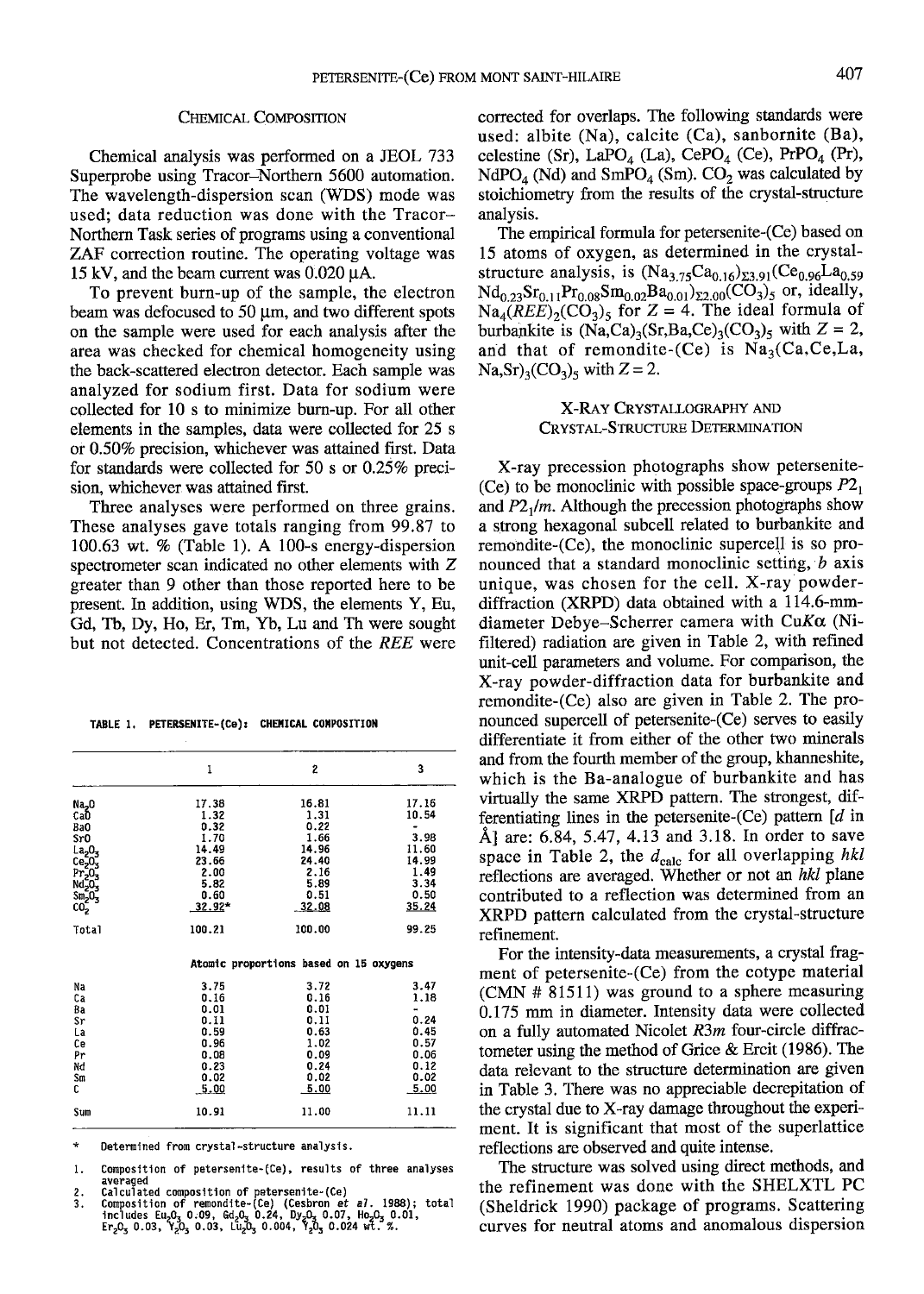Atom

 $\overline{\mathbf{x}}$ 

TABLE 2. PETERSENITE-(Ce): X-RAY POWDER-DIFFRACTION DATA

# TABLE 4. PETERSENITE-(Ce): ATOMIC COORDINATES AND<br>ISOTROPIC DISPLACEMENT COEFFICIENTS (x10<sup>3</sup>, A<sup>3</sup>)

 $\overline{y}$ 

 $\overline{z}$ 

 $U$ (eg)

|                                            | Petersenite-(Ce)                                                                                     |                                                     |                                                                                                                                           |                | Remondite-(Ce)                   |                                  |                   | Burbankite <sup>2</sup> |                                           |                                                        |                   |
|--------------------------------------------|------------------------------------------------------------------------------------------------------|-----------------------------------------------------|-------------------------------------------------------------------------------------------------------------------------------------------|----------------|----------------------------------|----------------------------------|-------------------|-------------------------|-------------------------------------------|--------------------------------------------------------|-------------------|
| Ŧ<br>obs                                   | d, A<br>obs                                                                                          | d, À<br>calc                                        | hk 1                                                                                                                                      | I<br>obs       | d,Å<br>obs                       | d, A<br>calc                     | hk 1              | Ĩ<br>obs                | d, Å<br>obs                               | d,Å<br>calc                                            | hk l              |
| <b>JANNA</b>                               | $9.13$<br>6.84<br>5.47<br>5.22                                                                       | 9.13<br>6.86                                        | 001<br>101                                                                                                                                | 2              | 9.04                             | 9.04                             | 101               | 2                       |                                           | $9.103$ $9.105$                                        | 100               |
|                                            |                                                                                                      | 5.46<br>5.22                                        | -111<br>011                                                                                                                               | 3              | $\frac{5.21}{5.17}$              | 5.23<br>5.18                     | 101<br>011        | 5                       | 5.276 5.301                               |                                                        | 101               |
| $>1$<br>$>1$<br>$-3$<br>$-4$               | 4.62<br>4.54<br>4.13<br>3.96<br>3.70                                                                 | $4.66$<br>$4.57$                                    | $-311,111$<br>$-402$<br>$-501$                                                                                                            | Ż              | 4.52                             | 4.53                             | 002               | 2                       | 4,533 4.533                               |                                                        | 200               |
|                                            |                                                                                                      | $4.14$<br>$3.97$<br>3.71                            | -112<br>$-412$                                                                                                                            | 2<br>3         | 3.681<br>3.673                   | 3.680<br>3.675                   | 012<br>212        | 4                       | 3.732 3.713                               |                                                        | 201               |
| >1                                         | 3.46                                                                                                 | 3.47                                                | $-403$                                                                                                                                    |                |                                  |                                  |                   | 2                       | 3.444 3.441                               |                                                        | 210               |
| >1                                         | 3.28                                                                                                 | 3.29                                                | $-503$                                                                                                                                    | 10             |                                  | 3.416 3.418                      | 203               |                         |                                           |                                                        |                   |
| 2                                          | 3.18                                                                                                 | 3.18                                                | 020                                                                                                                                       |                |                                  |                                  |                   | 3                       | 3.258 3.260                               |                                                        | 002               |
| 2                                          | 3.04                                                                                                 | 3.04                                                | $-413$                                                                                                                                    | 3              |                                  | 3.157 3.156                      | 020               | 8                       | 3.041 3.043                               |                                                        | 211               |
| $\frac{2}{21}$                             | 2.99<br>2.889                                                                                        | 3.00<br>2.887                                       | 411<br>121                                                                                                                                | 4<br>7         |                                  | 3.010 3.011<br>3.006 3.008       | 112<br>113        |                         |                                           |                                                        |                   |
|                                            |                                                                                                      |                                                     |                                                                                                                                           | 2              |                                  | 2.724 2.724                      | 013               | 4                       | 2.754 2.752                               |                                                        | 301               |
| $\mathbf{1}$<br>>1                         | 2.715<br>2.649                                                                                       | 2.718<br>2.650                                      | 221<br>$-404$                                                                                                                             | 2              |                                  | 2.703 2.703                      | 121               | 8                       |                                           |                                                        |                   |
|                                            |                                                                                                      | 2.611                                               | -422                                                                                                                                      | 5              | 2.617 2.17                       |                                  | 202               | 10                      | $2.651$<br>$2.631$                        | $2.651$<br>2.628                                       | 202<br>220        |
| 10                                         | 2.607                                                                                                | 2.609                                               | 402                                                                                                                                       | 10             |                                  | 2.609 2.611<br>2.589 2.590       | 204<br>622        |                         |                                           |                                                        |                   |
| ٠ı<br>>i<br>>1<br>>1                       | 2.525<br>$2.343$<br>$2.283$                                                                          | 2.523<br>$\frac{2.343}{2.287}$                      | 321<br>-423, -223<br>-523, 303<br>-623, 023                                                                                               | $\frac{2}{1}$  | 2.26                             | 2.330 2.333<br>2.265             | 411<br>004        | ı<br>氯                  | 2.354 2.355<br>2.278 2.276<br>2.220 2.221 |                                                        | 311<br>400        |
|                                            | 2.198                                                                                                |                                                     |                                                                                                                                           | $\overline{c}$ |                                  | 2.180 2.182                      | 023               | 5                       | 2.150 2.149                               |                                                        | 302<br>401        |
| 3                                          | 2.148                                                                                                | 2.148                                               |                                                                                                                                           | 7              |                                  |                                  |                   |                         |                                           |                                                        |                   |
|                                            | 2.116                                                                                                | 2.119                                               | $-913,313$<br>810                                                                                                                         | 5              | 2.132<br>2.127                   | $2.132$<br>$2.128$               | 014<br>414        | >1                      |                                           | 2.112 2.114                                            | 103               |
| ļ                                          | 2.066                                                                                                | 2.067                                               | -10.02,-230                                                                                                                               | 3              |                                  | 2.049 2.050                      | 031               | з                       |                                           | 2.046 2.046                                            | 222               |
| 길                                          | 2.032<br>2.018                                                                                       | 2.037<br>2.017                                      | -424<br>$-822, 422$                                                                                                                       | 23121          | 2.015<br>2.012<br>1.977<br>1.971 | 2.014<br>2.012<br>1.977<br>1.972 | 222<br>224        | 2                       |                                           | 1.989 1.987                                            | 410               |
| $\frac{1}{3}$                              | 1.965                                                                                                | 1.965                                               | $-10.12,621$                                                                                                                              |                | 1.962                            | 1.963                            | 104<br>215<br>324 | $\overline{c}$          |                                           | 1.960 1.961                                            | 203               |
|                                            | 1.921<br>1.854                                                                                       | 1.924<br>I.855<br>1.836                             | $-430, -432$<br>$-923,024$<br>$-115, -915$<br>$-921, 721$                                                                                 | 4<br>2         |                                  | 1.908 1.908<br>1.840 1.840       | 032<br>024        | 2<br>>ī                 | 1.867<br>1.837                            | $\frac{1.866}{1.838}$                                  | 402<br>213        |
|                                            | $\frac{1.831}{1.807}$                                                                                | 1.809                                               |                                                                                                                                           |                |                                  |                                  |                   | 3                       |                                           | 1.756 1.759                                            | 322               |
|                                            | $\frac{1.755}{1.733}$<br>1.733<br>1.694                                                              | $\frac{1.755}{1.740}$<br>1.693                      |                                                                                                                                           |                |                                  |                                  |                   | >1                      | 1.698                                     | 1.697                                                  | 412               |
|                                            | 1.672<br>1.653<br>$\frac{1.644}{1.619}$                                                              | $1.673$<br>$1.655$<br>$1.645$<br>$1.617$<br>$1.592$ | $-921, 721$<br>$-425, -625$<br>$-10.22, 622$<br>$920, -225$<br>$821, -10.21$<br>$-12.12$<br>$812, -12.12$<br>$631, -831$<br>$040, -13.04$ |                |                                  |                                  |                   | ۶Ï                      |                                           | 1.664 1.664                                            | 42 Ī              |
|                                            | $\frac{1.589}{1.555}$<br>$\frac{1.545}{1.500}$                                                       | 1.555<br>1.543                                      | 040, 13.04<br>333, -933<br>830                                                                                                            |                |                                  |                                  |                   | >1<br>>1<br>>1          | 1.586<br>1.570<br>1.537                   | $\begin{array}{c} 1.586 \\ 1.572 \\ 1.535 \end{array}$ | 511<br>403<br>204 |
| ドレートレー しょくさん しょうこく<br>اد<br>أ<br>آ<<br>الا | 1.484<br>1.467<br>1.446<br>1.415<br>1.405<br>$\frac{1.387}{1.370}$<br>$\frac{1.358}{1.344}$<br>1.344 |                                                     |                                                                                                                                           |                |                                  |                                  |                   | >1                      |                                           | 1.460 1.459                                            | 431               |

114.6 mm Debye-Scherrer camera, CuKa radiation, visually estimated inten-<br>sities. Indexed with the aid of intensity data collected with a single-<br>crystal diffractometer, on a cell having a 20.84(2), b 6.374(4), c 10.578(4

#### TABLE 3. PETERSENITE-(Ce): STRUCTURE-REFINEMENT DATA

| Ideal formula:<br>Space group:            | $Na_4REE_2(CO_3)$<br>P2.             | a 20.872(4) A<br>$b$ 6.367(1) A         |
|-------------------------------------------|--------------------------------------|-----------------------------------------|
| z.                                        |                                      | c 10.601(2) A                           |
| Crystal size:                             | Sphere $d = 0.175$ mm                | $\beta$ 120.50(1)                       |
|                                           |                                      | $V$ 1213.9(4)<br>- A <sup>3</sup>       |
|                                           |                                      |                                         |
| Rad./Mon:                                 |                                      | Total no. $\lceil F_o \rceil$<br>: 3845 |
|                                           | Mo/graphite<br>6.32 mm <sup>-1</sup> | Nol $F_q$ > 46: $3506$                  |
| μ:<br>Min transmission                    | 0.441                                | Final $R$ (obs): $3.5%$                 |
|                                           |                                      |                                         |
| Max transmission                          | 0.467                                | Final $R_a$ (obs): $3.0\%$              |
|                                           |                                      |                                         |
| $R = \Sigma([F_s] - [F_s]) / \Sigma[F_s]$ |                                      |                                         |
|                                           |                                      |                                         |
|                                           |                                      |                                         |

 $R_u = [\Sigma w (|F_o| - |F_e|)^2 / \Sigma w |F_o|^{2}]^2$ ,  $w = 1$ 

corrections were taken from Cromer & Mann (1968) and Cromer & Liberman (1970), respectively. From the  $E$ -map, the positions of the nine atomic sites with the highest scattering power were chosen and refined to  $R = 17\%$ . The difference-Fourier maps of subsequent refinements showed additional atomic sites.

Table 4 contains the final positional and isotropic displacement parameters for the petersenite-(Ce)

| Nal<br>Na2<br>Na3<br>Na4<br>Na5<br>Na6<br>Na7<br>Na8                                                                                                                                           | 0.5812(2)<br>0.9187(2)<br>0.2332(3)<br>0.7562(3)<br>0.9776(2)<br>0.5225(2)<br>0.2667(3)<br>0.2562(2)                                                                                                                                                                                                                                                                                  | 0.4996(16)<br>0.9940(16)<br>0.8037(8)<br>0.3159(8)<br>0.3071(8)<br>0.8085(8)<br>0.3030(8)<br>0.3164(8)                                                                                                                                                                                                                                                                                                                                     | 0.3247(3)<br>0.1620(4)<br>0.0356(4)<br>0.5245(4)<br>0.9731(4)<br>0.0187(4)<br>0.5694(4)<br>0.9880(4)                                                                                                                                                                                                                                                                                      | 15(1)<br>15(1)<br>15(2)<br>15(2)<br>16(2)<br>15(2)<br>14(2)<br>13(2)                                                                                                                                                                                                                                   |
|------------------------------------------------------------------------------------------------------------------------------------------------------------------------------------------------|---------------------------------------------------------------------------------------------------------------------------------------------------------------------------------------------------------------------------------------------------------------------------------------------------------------------------------------------------------------------------------------|--------------------------------------------------------------------------------------------------------------------------------------------------------------------------------------------------------------------------------------------------------------------------------------------------------------------------------------------------------------------------------------------------------------------------------------------|-------------------------------------------------------------------------------------------------------------------------------------------------------------------------------------------------------------------------------------------------------------------------------------------------------------------------------------------------------------------------------------------|--------------------------------------------------------------------------------------------------------------------------------------------------------------------------------------------------------------------------------------------------------------------------------------------------------|
| Cel<br>Ce2<br>Ce3<br>Ce4                                                                                                                                                                       | 0.6583(1)<br>0.9206(1)<br>0.8417(1)<br>0.5794(1)                                                                                                                                                                                                                                                                                                                                      | 0.0000<br>0.9968(3)<br>0.4975(3)<br>0.4979(3)                                                                                                                                                                                                                                                                                                                                                                                              | 0.6419(1)<br>0.6556(1)<br>0.3254(1)<br>0.8144(1)                                                                                                                                                                                                                                                                                                                                          | 8(1)<br>7(1)<br>9(1)<br>7(1)                                                                                                                                                                                                                                                                           |
| C1<br>C2<br>C3<br>C4<br>C5<br>C6<br>C7<br>C8<br>C9<br>C10                                                                                                                                      | 0.3293(5)<br>0.8291(5)<br>0.6966(5)<br>-.0979(5)<br>0.1002(5)<br>0.8027(5)<br>0.5975(5)<br>0.0010(7)<br>0.5999(5)<br>0.5029(7)                                                                                                                                                                                                                                                        | $-.0197(22)$<br>$-.0208(22)$<br>0.5334(16)<br>0.5358(15)<br>0.0344(16)<br>0.0299(18)<br>0.0313(16)<br>0.8277(18)<br>0.0323(17)<br>0.8275(17)                                                                                                                                                                                                                                                                                               | -.1470(8)<br>0.8080(9)<br>0.6840(8)<br>0.0942(8)<br>0.3141(8)<br>0.2900(9)<br>0.2907(8)<br>0.5080(12)<br>0.8865(9)<br>0.4978(11)                                                                                                                                                                                                                                                          | 9(2)<br>10(2)<br>6(2)<br>5(2)<br>$7(2)$<br>9(2)<br>$\frac{6(2)}{12(2)}$<br>8(2)<br>9(2)                                                                                                                                                                                                                |
| 01<br>02<br>03<br>04<br>05<br>06<br>07<br>08<br>09<br>010<br>011<br>012<br>013<br>014<br>015<br>016<br>017<br>018<br>019<br>020<br>021<br>022<br>023<br>024<br>025<br>026<br>027<br>028<br>029 | 0.2945(3)<br>0.4005(4)<br>0.7086(4)<br>0.9010(4)<br>0.7949(3)<br>0.7914(4)<br>0.7213(4)<br>0.6841(4)<br>0.6843(4)<br>0.0366(4)<br>0.1437(4)<br>0.1106(5)<br>0.9562(4)<br>0.8870(4)<br>0.8522(4)<br>0.8169(4)<br>0.7783(4)<br>0.8156(4)<br>0.3893(5)<br>0.5354(4)<br>0.3555(4)<br>0.9586(4)<br>0.0343(4)<br>0.0677(4)<br>0.6479(4)<br>0.3879(4)<br>0.4560(4)<br>0.5678(4)<br>0.5346(4) | $-.0192(18)$<br>$-.0275(14)$<br>$-.5257(15)$<br>$-.0258(15)$<br>$-.0155(20)$<br>-.0260(15)<br>0.3480(13)<br>$-.3626(13)$<br>$-.3752(12)$<br>0.1279(13)<br>0.1258(13)<br>0.8518(15)<br>$-.3650(13)$<br>0.3451(12)<br>$-.3742(12)$<br>0.1360(13)<br>$-.1499(13)$<br>0.1242(12)<br>0.3502(14)<br>0.1291(13)<br>0.6248(12)<br>0.3084(14)<br>$-.1241(13)$<br>0.3068(14)<br>0.1255(12)<br>0.3458(12)<br>$-.3637(13)$<br>0.3075(14)<br>0.8760(13) | $-.0760(6)$<br>$-.0767(6)$<br>0.2899(6)<br>0.8795(6)<br>0.6663(6)<br>0.8716(6)<br>0.7046(7)<br>0.5699(7)<br>0.7805(7)<br>0.8708(7)<br>0.8782(7)<br>0.9613(8)<br>0.7764(7)<br>0.7105(7)<br>0.5644(7)<br>0.2020(7)<br>0.2634(7)<br>0.4111(7)<br>0.7401(8)<br>0.2011(8)<br>0.5889(7)<br>0.5517(8)<br>0.6439(7)<br>0.5599(8)<br>0.8597(7)<br>0.0646(7)<br>0.1361(7)<br>0.5742(8)<br>0.4250(8) | 13(1)<br>11(1)<br>13(2)<br>12(2)<br>12(1)<br>13(2)<br>10(1)<br>13(1)<br>12(1)<br>13(1)<br>13(2)<br>21(2)<br>15(2)<br>11(1)<br>$\begin{array}{c} 12(1) \\ 12(1) \end{array}$<br>11(1)<br>13(1)<br>20(2)<br>15(2)<br>$\frac{12(1)}{17(2)}$<br>14(2)<br>17(2)<br>11(1)<br>(1)<br>(2)16<br>17(2)<br>17 (2) |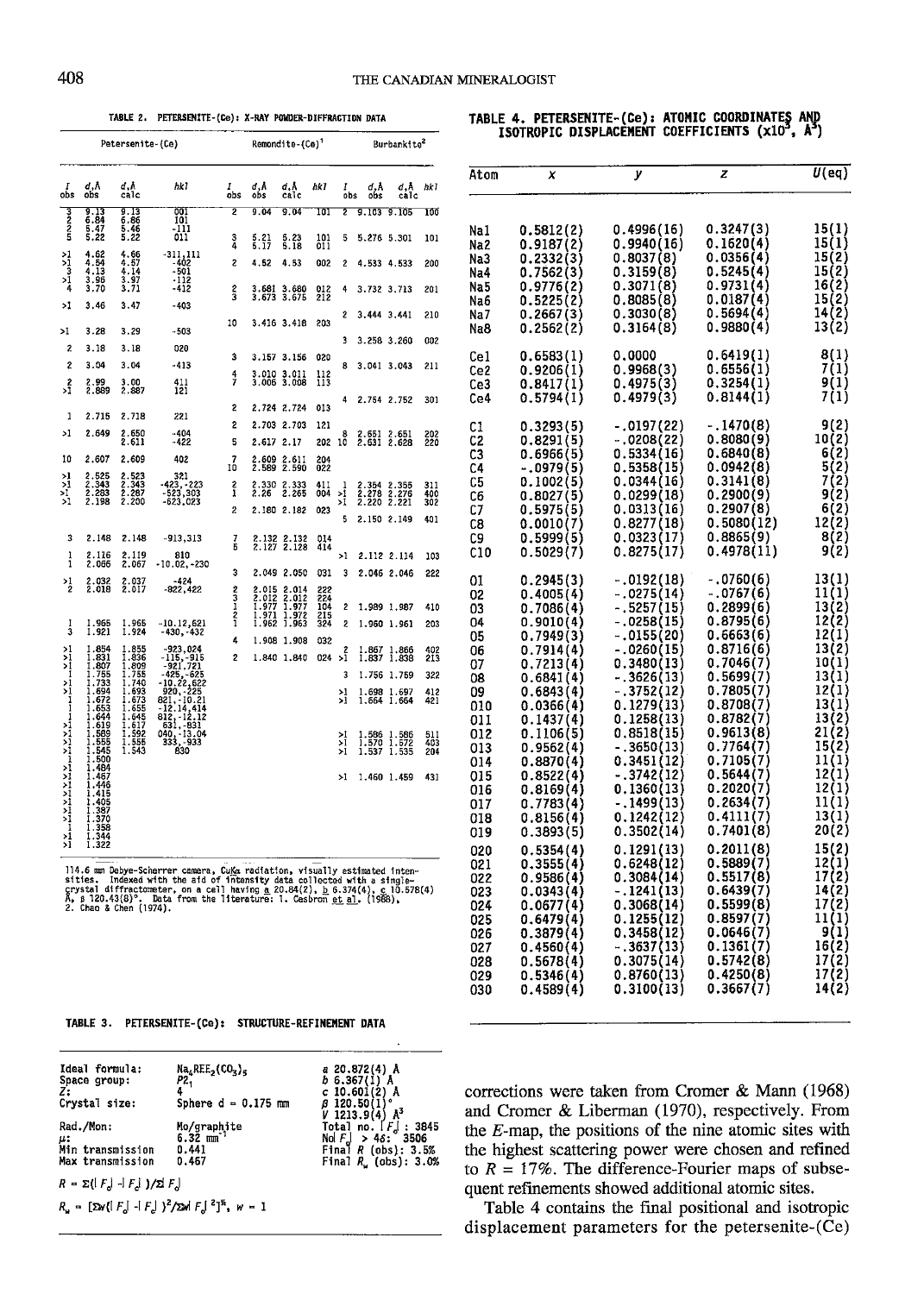| Na1-02B<br>Na1-03A<br>Na1-08A<br>Na1-019B<br><b>Na1-020A</b><br><b>Nal-021B</b><br>Nal-027A<br>Nal-029A                                                                                                       | 2.847(9)<br>2.869(10)<br>2.544(7)<br>2.504(14)<br>2.631(12)<br>2.656(12)<br>2.506(8)<br>2.978(13)                                                                                                                                             | 2.534(10)<br>Na5-04<br>Na5-010<br>2.313(11)<br>2.458(7)<br>Na5-014<br>Na5-04C<br>$2.444(8)$<br>$2.738(10)$<br>$2.292(13)$<br>$2.822(10)$<br><b>Na5-010C</b><br>Na5-012B<br>Na5-013A<br>2.537(8)<br>Na5-013C                                                                                                                                                                                                                                                |
|---------------------------------------------------------------------------------------------------------------------------------------------------------------------------------------------------------------|-----------------------------------------------------------------------------------------------------------------------------------------------------------------------------------------------------------------------------------------------|------------------------------------------------------------------------------------------------------------------------------------------------------------------------------------------------------------------------------------------------------------------------------------------------------------------------------------------------------------------------------------------------------------------------------------------------------------|
| Na2-04A<br>Na2-06A<br>Na2-010B<br><b>Na2-011B</b><br>Na2-012A<br>Na2-013B<br>Na2-016A<br>Na2-023C                                                                                                             | 2.829(8)<br>2.872(6)<br>2.599(13)<br>2.610(13)<br>2.542(13)<br>$2.514(10)$<br>$2.534(11)$<br>$3.010(12)$                                                                                                                                      | Na6-020<br>2.730(10)<br>2.446(9)<br>Na6-02A<br>2.555(10)<br><b>Na6-02C</b><br>Na6-019C<br>2.284 (7<br>2.310(8)<br>Na6-020B<br>2.451(11)<br>2.537(12)<br>2.828(11)<br>Na6-026B<br>Na6-027B<br>Na6-027C                                                                                                                                                                                                                                                      |
| <b>Na3-011</b><br>Na3-012<br>Na3-01A<br>Na3-06C<br>Na3-07B<br>Na3-09B<br><b>Na3-016C</b><br>Na3-025B                                                                                                          | 2.705(9)<br>2.284(ll)<br>2.418(11)<br>2.481(11)<br>$2.431(8)$<br>$2.746(8)$<br>$2.429(8)$<br>2.425(9)                                                                                                                                         | Na7-03B<br>2.468(10)<br>Na7-05B<br>2.443(9)<br>Na7-08B<br>2.425(11)<br>2.423(9)<br>Na7-015B<br>2.410(11)<br>2.746(10)<br>2.282(8)<br>2.698(10)<br>Na7-017B<br><b>Na7-018C</b><br>Na7-019A<br>Na7-021A                                                                                                                                                                                                                                                      |
| Na4-05<br>Na4-07<br>Na4-014<br>Na4-018<br>Na4-03A<br>Na4-08A<br>Na4-015A<br>Na4-021B<br>Cel-028<br>Cel-05A<br>Ce1-06B<br>Cel-07A<br><b>Cel-08A</b><br>Ce1-09A<br>Ce1-021C<br>Ce1-025A<br>Ce1-029A<br>Ce1-030A | 2.476(12)<br>$2.373(11)$<br>$2.431(8)$<br>$2.446(11)$<br>$2.383(8)$<br>$2.724(11)$<br>$2.688(10)$<br>2.349(9)<br>$2.557(9)$<br>2.732(8)<br>2.610(5)<br>2.489(8)<br>2.573(9)<br>$2.711(8)$<br>$2.447(8)$<br>$2.554(9)$<br>2.559(7)<br>2.688(9) | Na8-01B<br>2.493(12)<br>2.390(10)<br>Na8-06C<br>2.441(8)<br>Na8-09C<br>2.359(9)<br>Na8-011A<br>2.722(8)<br><b>Na8-016C</b><br>$2.392(9)$<br>$2.684(8)$<br>$2.446(10)$<br>Na8-017C<br>Na8-025B<br>Na8-026A<br>2.697(9)<br>2.731(5)<br>2.612(8)<br>Ce3-018<br>Ce3-01C<br>Ce3-03A<br>2.466(9)<br>Ce3-011B<br>Ce3-015A<br>2.565(8)<br>2.567(8)<br>2.518(8)<br>Ce3-016B<br>Ce3-017A<br>Ce3-022A<br>$2.686(7)$<br>$2.557(9)$<br>Ce3-023D<br>2.569(8)<br>Ce3-024A |
| Ce2-022<br>Ce2-04B<br>Ce2-05A<br>Ce2-010A<br>Ce2-013A<br>Ce2-014A<br>Ce2-015A<br>Ce2-018A<br>Ce2-023A<br>Ce2-024A                                                                                             | $2.581(10)$<br>$2.609(8)$<br>$2.683(8)$<br>2.482(6)<br>2.556(8)<br>2.483(9)<br>2.674(8)<br>$2.532(6)$<br>$2.558(10)$<br>$2.704(10)$                                                                                                           | Ce4-025<br>2.683(8)<br>2.687(5)<br>2.599(7)<br>Ce4-01D<br>Ce4-02C<br>2.524(10)<br>2.463(10)<br>Ce4-09A<br>Ce4-020B<br>$2.476(8)$<br>$2.553(9)$<br>$2.718(9)$<br>$2.564(6)$<br>$2.591(8)$<br>Ce4-026B<br>Ce4-027D<br>Ce4-028A<br>Ce4-029B<br>Ce4-030A                                                                                                                                                                                                       |
| $C1-01$<br>C1-02<br>C1-03C                                                                                                                                                                                    | 1.285(14)<br>1.281(11)<br>1.306(9)                                                                                                                                                                                                            | C6-016<br>1.302(15)<br>1.227(14)<br>1.315(13)<br>C6-017<br>C6-018B                                                                                                                                                                                                                                                                                                                                                                                         |
| C2-04<br>$C2 - 05$<br>C2-06                                                                                                                                                                                   | 1.294(11)<br>1.296(10)<br>1.269(15)                                                                                                                                                                                                           | C7-019D<br>1.266(14)<br>C7-020A<br>1.312(11)<br>1.294(10)<br>C7-021B                                                                                                                                                                                                                                                                                                                                                                                       |
| C3-07<br>C3-08A<br>C3-09A                                                                                                                                                                                     | 1.262(13)<br>1.284(12)<br>1.312(14)                                                                                                                                                                                                           | C8-022B<br>1.292(20)<br>1.279(13)<br>1.243(15)<br>C8-023B<br>C8-024B                                                                                                                                                                                                                                                                                                                                                                                       |
| C4-010D<br>C4-011C<br>C4-012C                                                                                                                                                                                 | 1.279(13)<br>1.271(15)<br>1.277(13)                                                                                                                                                                                                           | C9-025A<br>1.313(15)<br>1.269(13)<br>C9-026B<br>1.254(14)<br>C9-027C                                                                                                                                                                                                                                                                                                                                                                                       |
| C5-013D<br>C5-014B<br>C5-015C                                                                                                                                                                                 | 1.253(11)<br>1.289(13)<br>1.299(10)                                                                                                                                                                                                           | C10-029<br>1.284(19)<br>1.277(14)<br>C10-028B<br>1.244(12)<br>C10-030B                                                                                                                                                                                                                                                                                                                                                                                     |
|                                                                                                                                                                                                               |                                                                                                                                                                                                                                               |                                                                                                                                                                                                                                                                                                                                                                                                                                                            |

structure, and Table 5 lists the interatomic distances. The final stages of the least-squares refinement involved a conversion to anisotropic displacement parameters for the four Ce (rare-earth element) sites

TABLE 5. PETERSENITE-(Ce): SELECTED BOND-LENGTHS (Å) and the eight Na sites, and the addition of a weighting scheme involving an extinction correction. A refinement of the enantiomorph was tried but without significant improvement in the final  $R$  values. The observed and calculated structure-factors, as well as the anisotropic displacement factors, have been submitted to the Depository of Unpublished Data, CISTI, National Research Council of Canada, Ottawa, Canada K1A 0S2.

#### DESCRIPIION AND DISCUSSION OF THE STRUCTURE

The crystal structure of petersenite-(Ce) has many similarities to that of burbankite, which was solved by Voronkov et al. (1967) and later refined by Effenberger et al. (1985). The crystal structure of burbankite (Fig. 2a), in the noncentrosymmetric spacegroup  $P6<sub>3</sub>mc$ , has two large cationic sites. The A site, with [8] coordination, is occupied by Na and Ca atoms, whereas the  $B$  site, with [10] coordination, is occupied by Sr and lesser amounts of Ba, Ca and rareearth elements.

The crystal structure of remondite-(Ce) (Fig. 2a) (Ginderow 1989), has the same unit-cell volume as burbankite, but the symmetry is lowered to that of the noncentrosymmetric space-group  $P2<sub>1</sub>$  owing to ordering involving the large cations. The A site of burbankite becomes three sites occupied entirely by Na atoms having [8] coordination in the remondite-  $(Ce)$  structure, whereas the B site of burbankite degenerates into three  $M$  sites, each with  $[10]$  coordination in remondite-(Ce). The order in remondite-(Ce) seems to primarily involve the  $M$  sites, as evidenced by their different refined occupancy-factors (Ginderow 1989). This subtle degree of order is sufflcient to give biaxial optical properties and some doubling of lines in the XRPD pattern (Table 2).

In the petersenite-(Ce) structure, the order of cations is more pronounced than in remondite-(Ce). Although the distribution of the carbonate groups and the large cations in petersenite-(Ce) (Fig. 2b) is similar to that of burbankite and remondite-(Ce) (Fig. 2a), there is a change in the ratio of cations in [8] coordination  $(i.e., Na sites)$  to cations in [10] coordination  $(i.e., Ce sites)$ . In burbankite and remondite- $(Ce)$ , this coordination ratio of [8] to [10] is l:1, whereas in petersenite-(ce) it is 2:1. This shift in the structure is sufficient to give the pronounced supercell, which is readily seen in both the XRPD pattern (Table 2) and the single-crystal X-ray-diffraction films. Refining the occupancy factor of each of the Na sites reveals that the Nal and Na2 sites contain some atoms of higher atomic number (*i.e.*, Ca or  $REE$ ). In Figure 2a, it is evident that these two sites are  $[10]$ -coordination sites in remondite-(Ce) and subsequently in burbankite. Thus we may conclude that an increase in the proportion of Ca or REE (Table l) causes a change from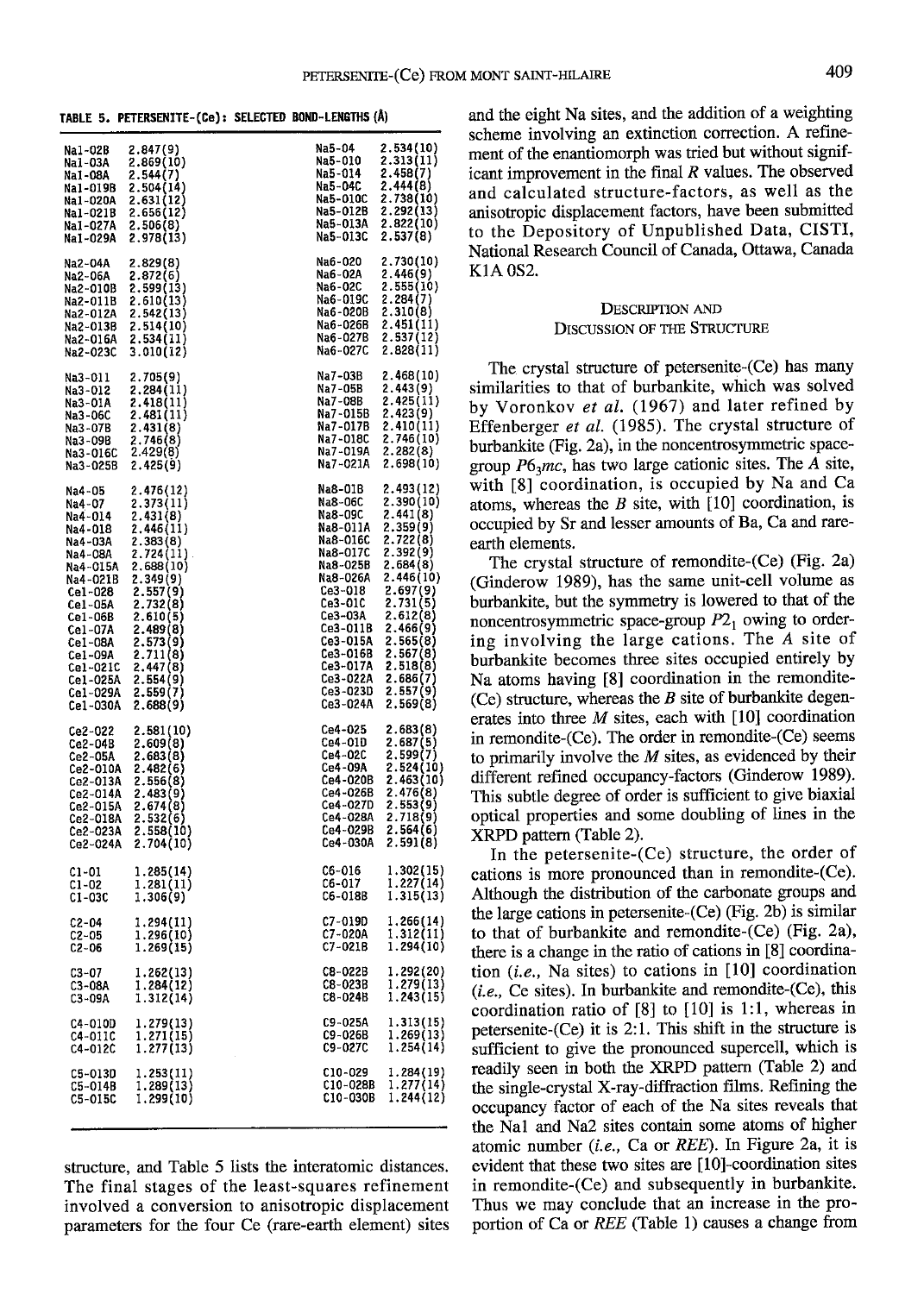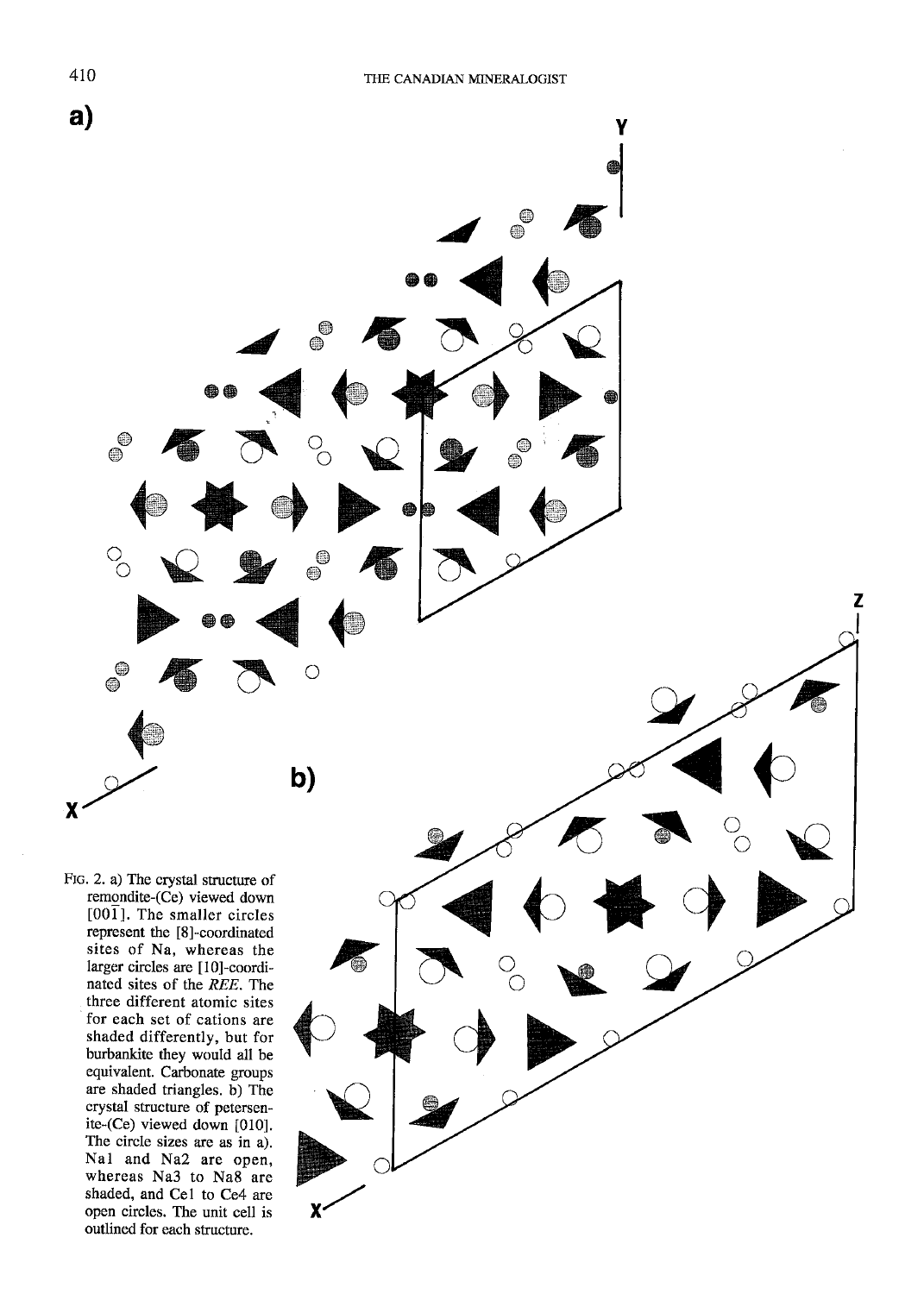the petersenite-(Ce) structure to the remondite-(Ce) structure while maintaining the same space-group but losing the supercell.

As  $(CO_3)$  groups do not polymerize owing to simple bond-valence considerations (Grice & Ercit 1986), the crystal structures of carbonate minerals tend to be layered, with  $(CO_3)$  slabs being interleaved with layers of large cations, predominantly alkaline, alkaline-earth and rare-earth cations. This rather simple arrangement gives rise to very few structuretypes but a large number of mineral species. The great diversity of species results from: 1) the numerous possible substitutions in the layer of cations, 2) variability of cation:  $(CO_3)$  ratio, 3) the variation in thickness and content of large cations of the carbonate layer, 4) addition of an  $(H<sub>2</sub>O)$  layer, and 5) the addition of other anionic groups such as  $(SiO<sub>4</sub>)<sup>4</sup>$ ,  $(PO<sub>4</sub>)<sup>2</sup>$  and  $(BO<sub>3</sub>)<sup>3</sup>$ or  $(BO<sub>A</sub>)<sup>5</sup>$ . The following brief discussion concerns itself with REE carbonate minerals only and their structural relationship to petersenite-(Ce). It will show how subtle changes in the crystal structure gives rise to so many species.

The thickness of the carbonate layer is determined by the orientation of the triangular polyhedron, which in its two extremes may be either "flat-lying" or



Fto. 3. The crystal structure of ancylite-(La) viewed down [010], showing "corrugated, flat-lying" carbonate layers and large REE atoms.



FIG. 4. The crystal structure of bastnäsite-(Ce) viewed down [100], showing "standing-on-edge" carbonate layers and the CeF layer, with Ce a small circle, and F, a large circle.

"standing-on-edge". The "flat-lying" carbonate layers are of two types: a uniformly flat layer, as in the calcite and dolomite structures, for which no REE carbonates have been reported, and a "corrugated" layer, as in the aragonite structure, to which ancylite-(La) may be compared (Dal Negro et al. 1975). Figure 3 shows the "corrugated" layer of carbonate groups interleaved with the (REE,Ca) atoms in [10] coordination. REE minerals having "standing-on-edge" carbonate layers are much more common. The fluorcarbonate minerals, which are members of the bastnäsite  $$ parisite  $-$  röntgenite  $-$  synchysite group, owe their syntactic intergrowths to various stacking combinations of (CeF),  $(CO_3)$  and  $[Ca(CO_3)]$  layers (Ni et al. 1993). From the crystal-structure analysis of cebaite- (Ce) (Li & Hashimoto 1984), it is evident that the barium fluorcarbonates cebaite-(Ce), huanghoite-(Ce) and zhonghuacerite-(Ce) have syntactic intergrowths similar to those of the bastnäsite group. Figure 4 shows the bastnäsite-(Ce) structure (Ni *et al.* 1993) as an example of this type of carbonate "standing-onedge" layering.

In addition to the "flat" and "standing-on-edge" carbonate structures described above, a whole series of modifications exist with mixtures of the two types of layer. These crystal structures are invariably complex and found only in rare minerals. Figure 5 shows an integral carbonate layer in sahamalite-(Ce) (after Pertlik & Preisinger 1983) along (110), which is composed of "flat", "standing-on-edge" and "standing-onbase" slabs of carbonate. These are sandwiched by Mg and REE polyhedra. In the lanthanite structure (Dal Negro et al. 1977), there is a distinct "standing-onedge" layer of carbonate on (100) between La polyhedra, with another  $(CO_3)$  polyhedron, "standing-onbase" sharing the water layer on  $(010)$  (Fig. 6).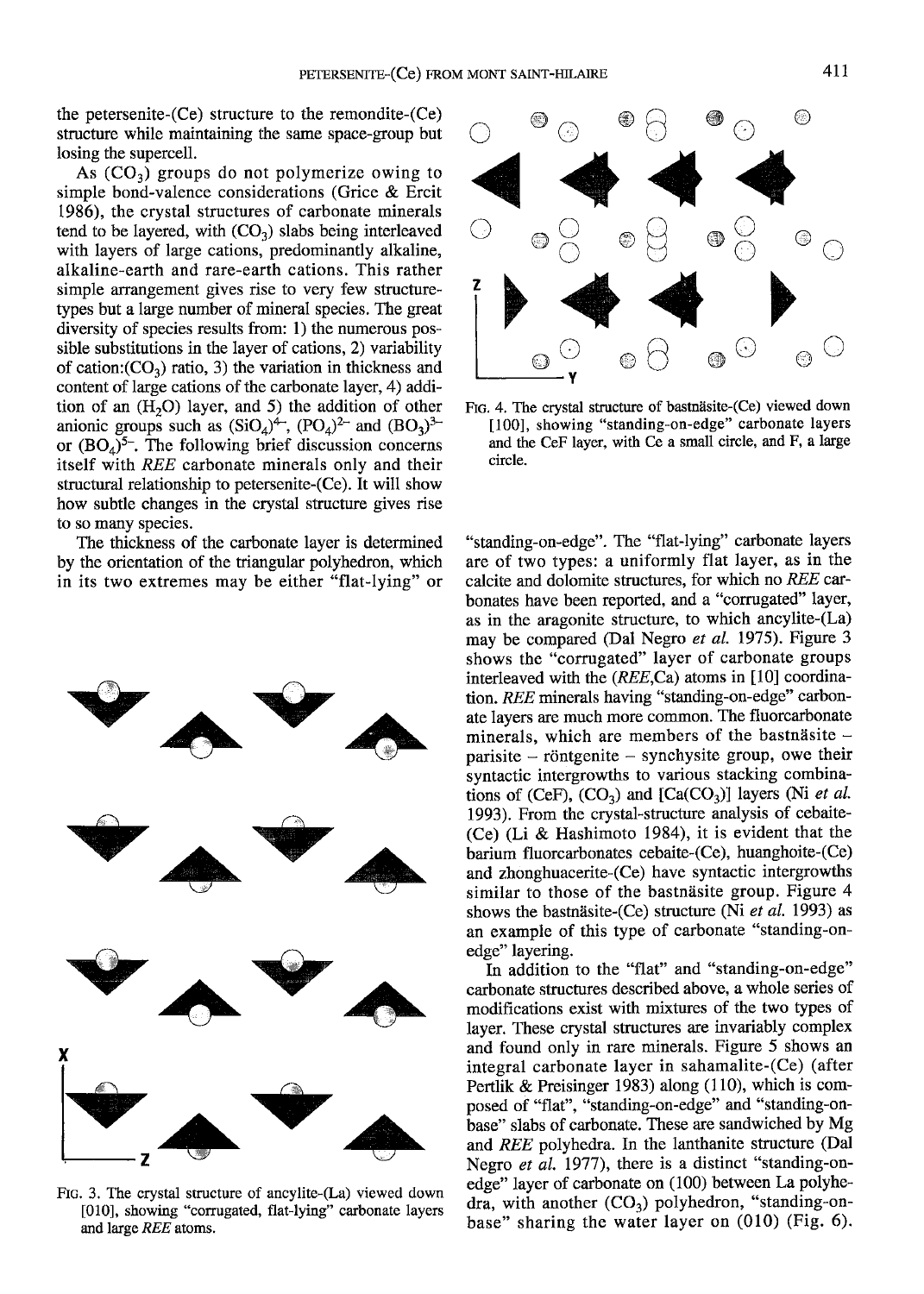

Ftc. 5. The crystal structure of sahamalite-(Ce) viewed down 10011, with the carbonate groups layered, but with varying orientations. The Mg is a small circle, and Ce, a large circle.



FtG. 6. The crystal structure of lanthanite-(La) viewed down [011], showing the two types carbonate layers, "standingon-edge", and "standing-on-base", plus water interleaved with layer of La polyhedra.

FIc. 7. The crystal structure of weloganite viewed down [100] (rotated 7° about [010]), showing the two types of carbonate layers, "flat-lying" and "standing-on-base", plus water (large, open circles) interlayered with layers of large cations. Na atoms are shown as small, lightly shaded circles, Zr, as circles of medium size and shading, and Sr atoms, as large, darker shaded circles.

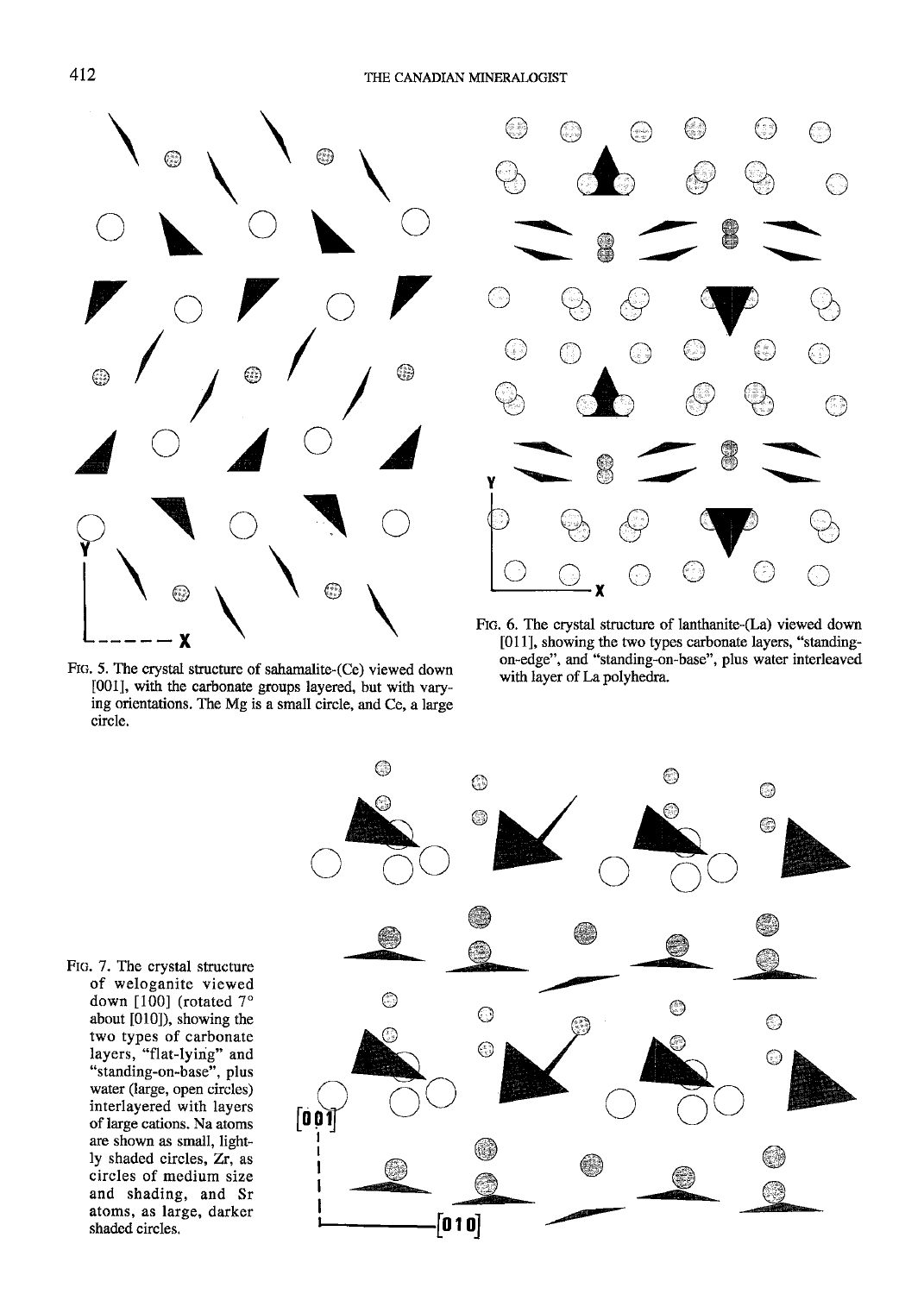

FIG. 8. The crystal structure of petersenite-(Ce) viewed down [100], showing the "flat-lying" [Na<sub>3</sub>(CO<sub>3</sub>)] layers and inclined  $[REE<sub>2</sub>Na(CO<sub>3</sub>)<sub>4</sub>]$  layers. Atom designation is the same as in Figure 2, with smaller circles representing Na atoms, and larger circles, the REE atoms.

Donnayite-(Y) and mckelveyite-(Y) have the weloganite structure (Fig. 7) (Grice & Perrault 1975). In this structure, the layering is parallel to (001), with a carbonate - water layer of the type described for the lanthanite structure, as well as a "flat-lying" carbonate layer, but no longer consisting entirely of carbonate groups in the sense that it also contains Na atoms. It is this complexity of mixed layering that we have in petersenite-(Ce) and other members of the burbankite group. The layering on (010) (Fig. 8) is composed of four slabs;  $2 \times [REE_2Na(CO_3)_4]$  and  $2 \times [Na_3(CO_3)]$ . In the first type of slab, the  $(CO_3)$  polyhedra are both "flat-lying" and inclined "standing-on-base", whereas in the second type of slab, the  $(CO_3)$  polyhedra are approximately "flat-lying". These mixed layered structures, although reducing the possibility of syntactic intergrowth, increase the structural variability and order within the REE carbonates.

#### ACKNOWLEDGEMENTS

The authors thank Dr. F.C. Hawthorne, University of Manitoba, for allowing them to use the fully automated four-circle diffractometer. J.D.G. and R.A.G. acknowledge with gratitude a Research Advisory Committee Grant. Canadian Museum of Nature. The authors appreciate the improvements to this manuscript brought about by the helpful suggestions of two anonymous referees, Associate Editor Roger Mason and Editor R.F. Martin.

#### **REFERENCES**

CESBRON, F., GILLES, C., PELISSON, P. & SAUGUES, J.-C. (1988): La remondite-(Ce), un nouveau carbonate de lerres rares de la famille de la burbankite. C.R. Acad. Sci. Paris, Ser. II, 307, 915-920.

- CHEN, T.T. & CHAO, G.Y. (1974): Burbankite from Mont St. Hilaire, Quebec. Can. Mineral. 12, 342-345.
- CROMER, D.T. & LIBERMAN, D. (1970): Relativistic calculation of anomalous scattering factors for X tays. J. Chem. Phys. 53, 1891-1898.
	- & MANN, J.B. (1968): X-ray scattering faclors computed from numerical Hartree-Fock wave functions. Acta Crystallogr. A24, 321-324.
- DAL NEGRO, A., ROSSI, G. & TAZZOLI, V. (1975): The crystal structure of ancylite,  $(RE)_x(Ca, Sr)_{2-x}(CO_3)_2(OH)_x$  $(2-x)H_2O$ . Am. Mineral. 60, 280-284.
	- ture of lanthanite. Am. Mineral. 62, 142-146.  $\&$   $\qquad \qquad$  (1977): The crystal struc-
- EFFENBERGER, H., KLUGER, F., PAULUS, H. & WÖLFEL, E.R. (1985): Crystal structure refinement of burbankite. Neues Jahrb. Mineral., Monatsh., 161-170.
- GINDEROW, D. (1989): Structure de  $Na<sub>3</sub>M<sub>3</sub>(CO<sub>3</sub>)<sub>5</sub>$  (M = Terre Rare, Ca, Na, Sr), rattaché à la burbankite. Acta Crystallogr. **C45**, 185-187.
- GRICE, J.D. & ERCIT, T.S. (1986): The crystal structure of moydite. Can. Mineral. 24, 675-678.
- $&$  PERRAULT, G. (1975): The crystal structure of triclinic weloganite. Can. Mineral. 13, 209-216.
- HORVATH, L. & GAULT, R.A. (1990): The mineralogy of Mont Saint-Hilaire, Quebec. Mineral. Rec. 21, 284-360.
- LI, F.H. & HASHIMOTO, H. (1984): Use of dynamical scattering in the structure determination of a minute fluorocarbonate mineral cebaite  $Ba_3Ce_2(CO_3)_5F_2$  by high-resolution electron microscopy. Acta Crystallogr. 840, 4s4461.